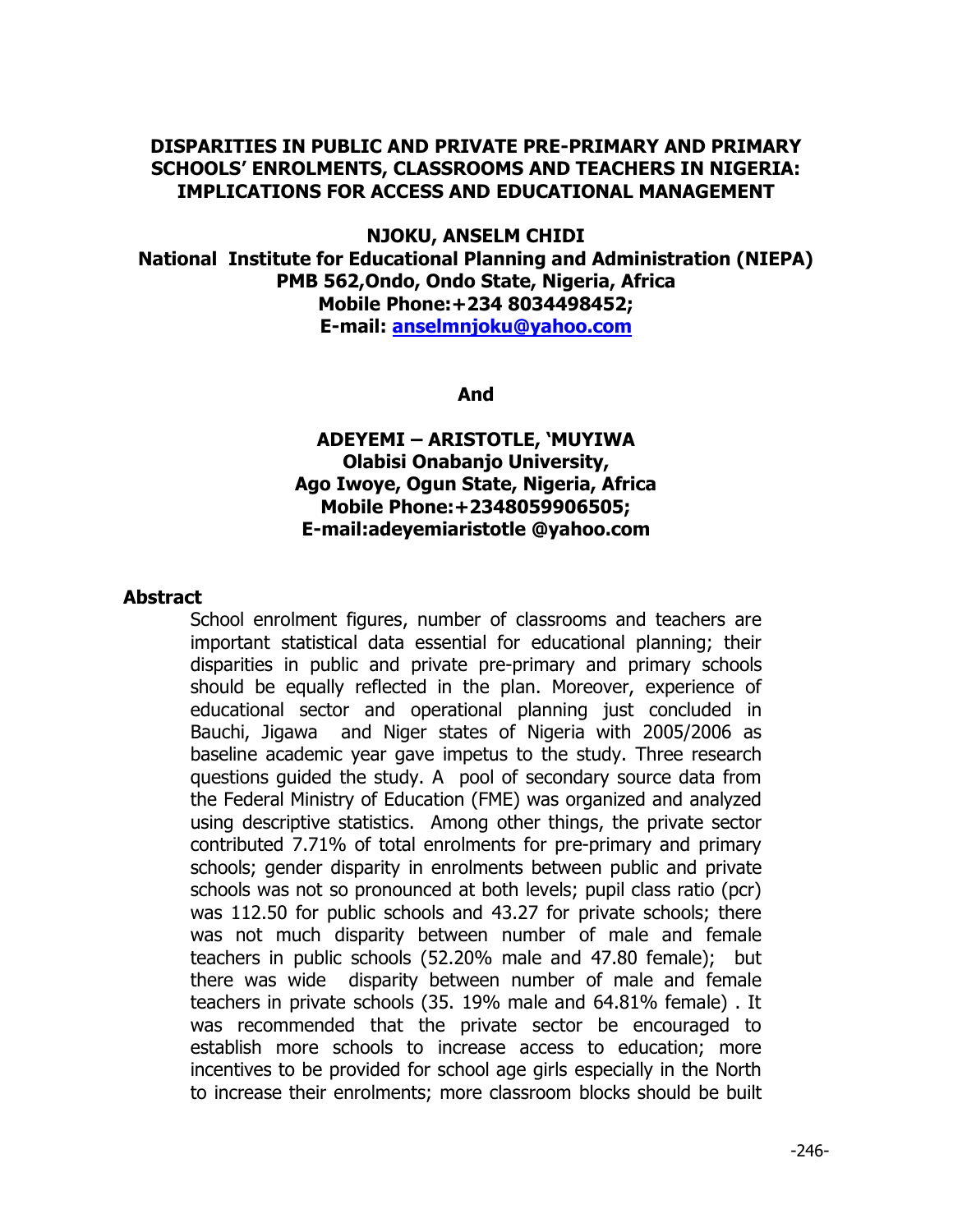in public schools to reduce the high pcr, and male teachers to be encouraged to take up teaching as a career especially in the private schools where they constitute only 35. 19% of the teaching force.

**Keywords:** Public, Private, Schools, Disparities, Enrolment, Teachers**.** 

## **Introduction**

There was a total number of 60, 189 pre-primary and primary schools in Nigeria by 2005. Of this number, 50,871 were public, and 9,318 privately owned and managed (Federal Ministry of Education (FME), 2006). The year 2005 was selected for the latitudinal study because it was the baseline year (2005/2006 academic year) for the 10 year Education Sector Operational Plan (ESOP) of Bauchi, Jigawa and Nigeria States which was finalized by November 2008 preparatory for the attainment of the Millennium Development Goals (MDGs). Moreover, the difficulties encountered in course of trying to obtain credible and reliable data gave an impetus to investigate disparities in public and private pre- primary and primary schools enrolments, classrooms and teachers in Nigeria as these have implications for access and educational management.

During the education sector planning of the three states, the private sector school proprietors could not quickly respond to the invitation to make their contribution in terms of the appropriate statistics of their schools with respect to enrolment figures, number of classrooms, and number of teachers disaggregated by gender. Perhaps their fear and suspicion was that the government would use the information as a basis for an upward review of their tax. Moreover, many of the private schools were established and managed illegally as they were not dully registered. Although the situation varied from state to state, it was considered necessary to have an overview of the national enrolment figures, number of classrooms, and number of teachers disaggregated in both public and private schools at this level and their disparities thereof as this would serve as a guide in determining the situation in each of the 36 states of the Nigerian Federation plus the Federal Capital Territory (FTC), Abuja.

### **Statement of the Problem**

The responses of stakeholders in education in Bauchi, Jigawa and Niger states where Education Sector Planning (ESP) and ESOP have just been completed suggest that although the private sector is known to have been contributing to educational development, the status of their enrolments, classrooms and teachers is doubtful. If this uncertainty is not resolved in Nigeria as a whole it would question the reliability of subsequent education sector plans in the rest of the states. It therefore becomes pertinent to place in proper perspective the disparities in enrolments, classrooms and teachers by gender, between public and private pre-primary and primary schools in Nigeria through this investigation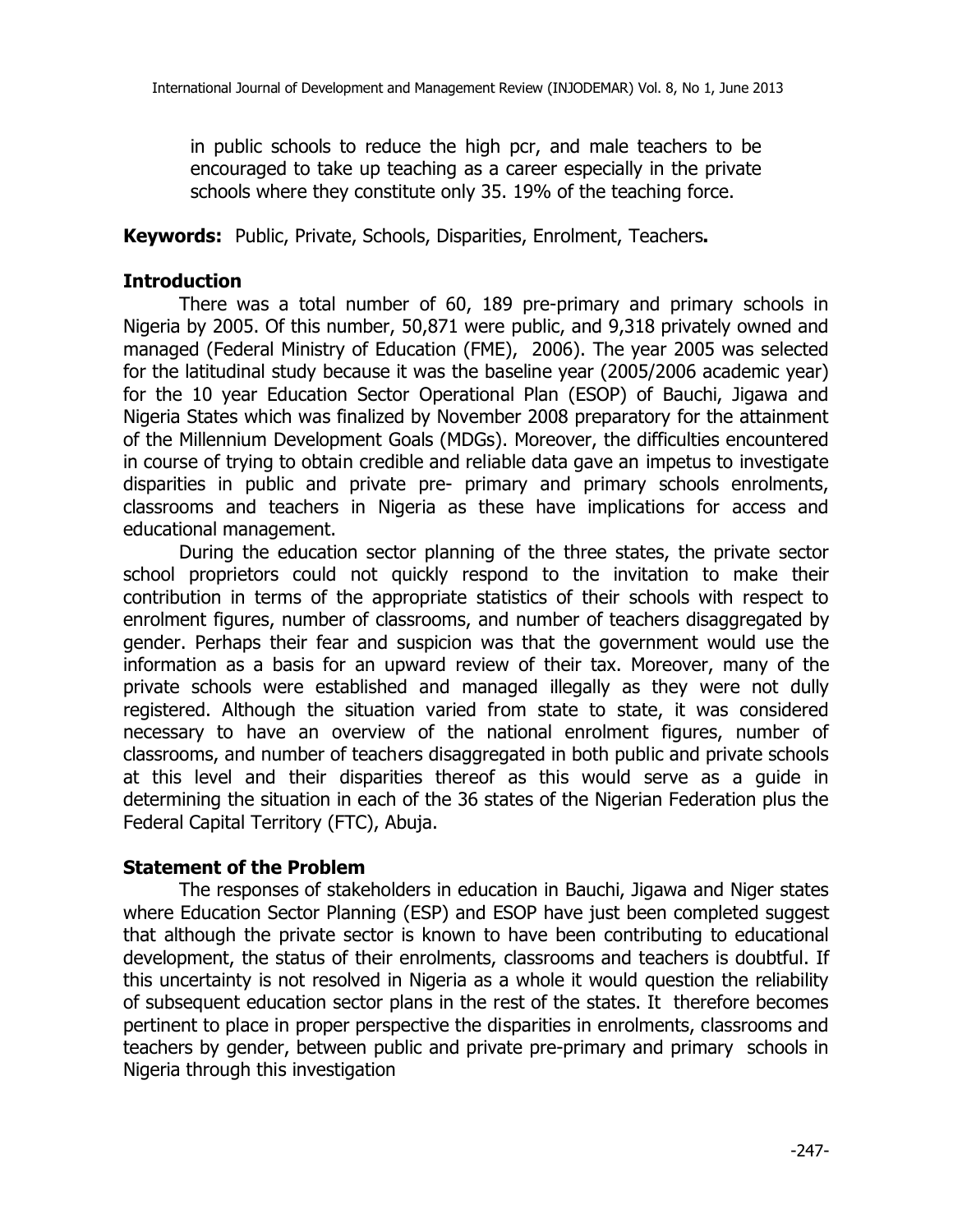# **Research Questions**

The following research questions guided the study

- 1. What enrolment disparities exist between public and private pre-primary and primary schools?
- 2. How does classroom accommodation in pre-primary and primary schools compare with their private counterparts?
- 3. What gender disparities exist in the teaching staff of public and private preprimary and primary schools?

## **Objectives of the Study**

The purpose of the study is to examine, so as to place in proper perspective, the disparities in enrolments, classrooms and teachers between public and private pre-primary and primary schools in Nigeria as a basis for discussion on access and management of education.

The specific objectives of the study are:

- 1. To investigate the enrolment disparities existing between public and private pre-primary and primary schools.
- 2. To investigate how classroom accommodation in public pre-primary and primary schools compare with their private counterparts.
- 3. To investigate the gender disparities existing in the teaching staff of public and private pre-primary and primary schools

### **Methodology**

The descriptive research methodology was adopted in the study. Relevant data were extracted from a pool of secondary source data obtained from Basic and Senior Secondary Education Statistics in Nigeria 2004 and 2005 of the Federal Ministry of Education (FMOE) (2006). The methodology employed latitudinal approach using 2005 as the baseline year. This cuts across all the 36 states of the federation plus the Federal Capital Territory (FCT), Abuja.

The baseline year, 2005 was chosen for the fact that frontline states in the MDG long term education sector plan namely Bauchi, Jigawa, and Niger states, adopted 2005/2006 academic year as their baseline. The 10 year plan will therefore end by 2015. The same is likely to apply to other states joining them. The findings of the study would guide the determination of policy objectives in their education sector planning.

The population of the study was made up of all the 60,189 pre-primary and primary schools in the 36 states of the federation plus Abuja. Worthy of note is the fact that public pre-primary and primary schools are not separated as different schools. Rather a new policy of establishing pre-primary section in public primary schools which was implemented to increase primary school enrolment made them answer pre-primary and primary schools. They have the same administration and teaching staff but different enrolment records.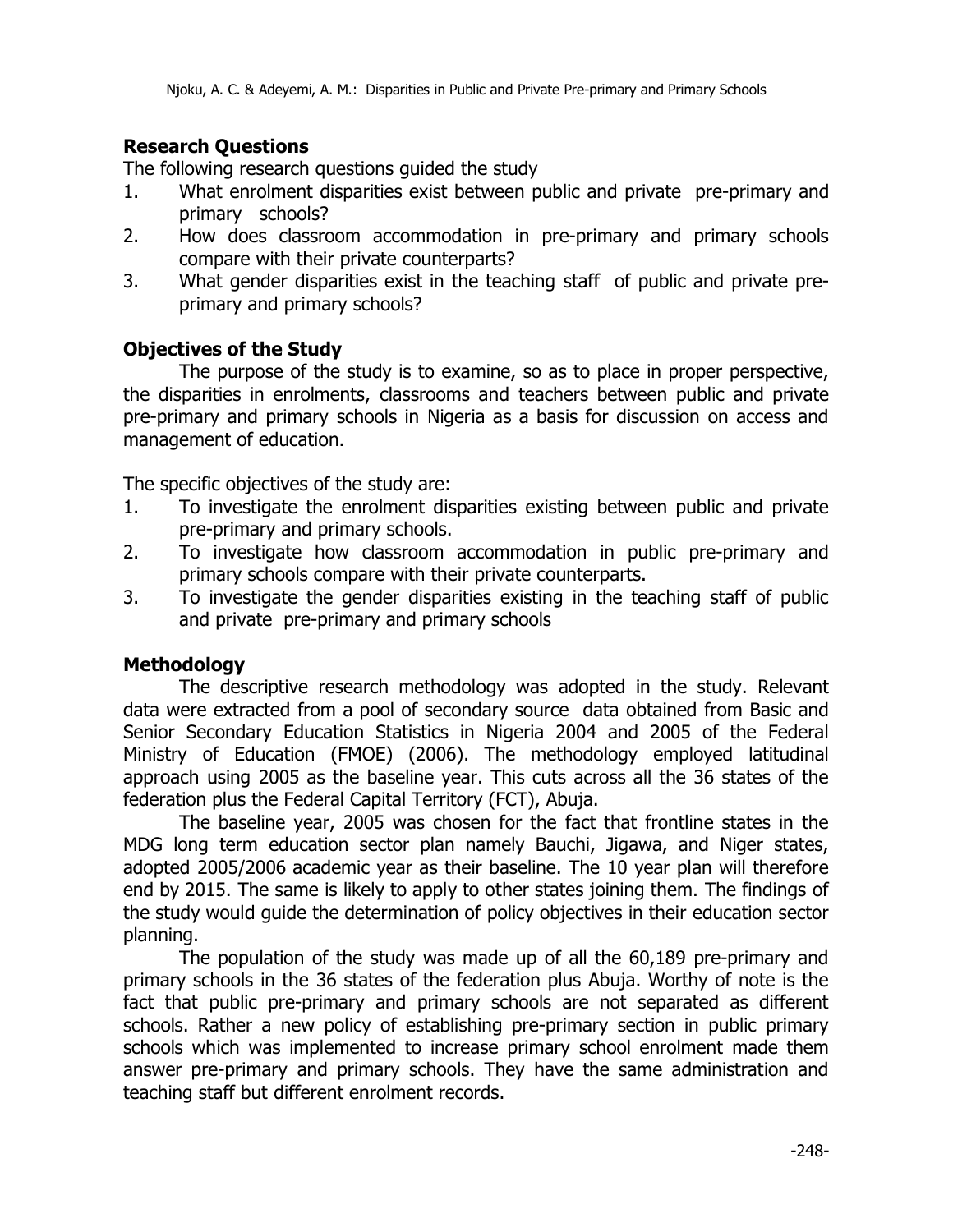Relevant data (as already indicated) extracted from the pool of secondary source data in respect of enrolments, classrooms, and teachers from both public and private schools were organized and analyzed in respect of the research questions. Descriptive statistics using figures, percentages and ratios were employed in the analysis which was tabulated.

## **Literature Review**

According to the 1999 Constitution of the Federal Government of Nigeria, access to quality education is the right of every Nigerian child (whether in public or private schools). Nigerian children are both in public and private schools with curricula guidelines provided by the Ministry of Education. However, their management could influence the disparities being investigated in respect of enrolments, classrooms and teachers. The private sector is known to have been contributing immensely to the development of education in the country and should be considered in education sector planning for the MDGs to be attained.

Gender disparity which touches on the first target set for Education For All (EFA) (Federal Ministry OF Education, 2005) is an aspect of the investigation. To promote gender equity and empowerment of women which is the third MDG goal would require, at least, 50% estimated education sector contribution (Obanya, 2007). This expert view informs addressing gender disparities both in enrolment and teaching force starting from pre-primary and primary levels both in public and private schools as fundamental. To this end, Zhawa (2007), in respect of National Policy on Gender in Basic Education observes that the attainment of equality in gender is not only seen as an end in itself, being a human rights issue, but is also a pre-requisite for the achievement of national and international development goals - Education for All and MDGs targeted by the year 2015. Therefore establishing the disparities in enrolments, classrooms and teachers in public and private pre-primary and primary schools is very essential.

Disparity in pupil–teacher ratio (ptr) is also an aspect of the investigation. Given the widening scope of the curriculum in the era of globalization, the teacher has more work to do. This idea wins support from Edozie (2005) citing Maduewesi's (2001) view that the curriculum content is continually expanding and becoming overloaded as a result of additions and/ or integration of new materials and of global issues and concerns. Therefore it stands to reason to ascertain the teacher-pupil ratio in public and private pre-primary and primary schools with a view to making provision for such in educational planning and management. If teachers are in short supply resulting to high pupil- teacher ratio, this grossly affects content coverage and the overall attainment of curriculum objectives.

Pupil-class ratio (pcr) is related to pupil-teacher ratio (ptr). Although there may be a balance in pupil-teacher ratio, if there is not enough classroom accommodation, classrooms will be overcrowded. Even where there may be more than one teacher in the overcrowded classroom the situation would rub off on access to quality education as access does not stop at the level of a child getting to the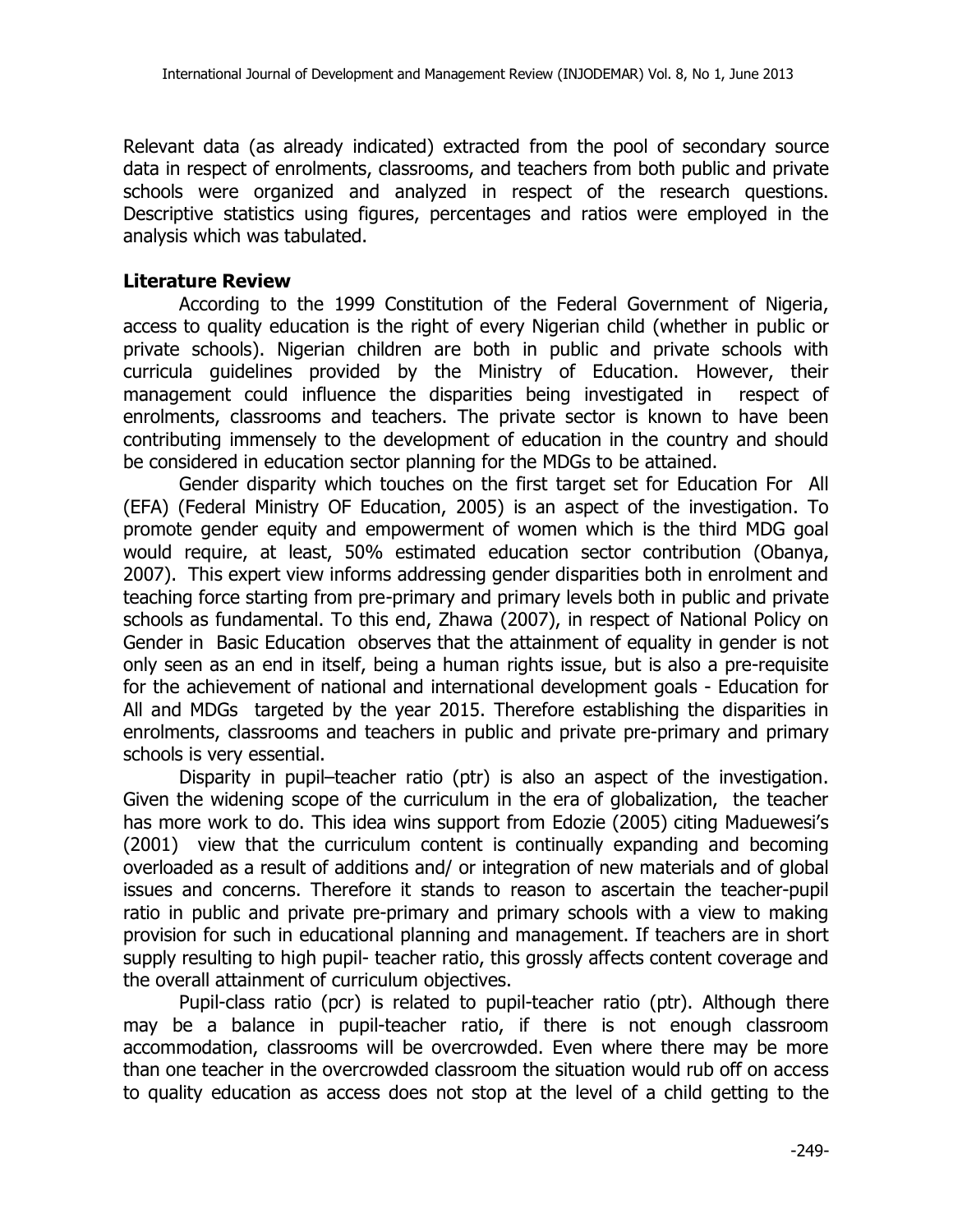school and entering a classroom not minding the nature of the classroom. Therefore, knowledge of the pcr would inform arrangements for provision of more classrooms if and when the need arises.

#### **Research Question 1**

What enrolment disparities exist between public and private pre-primary and primary schools?

|                              | Table 1: Number of Schools and Percentage Enrolment by Gender in Pre- |  |  |
|------------------------------|-----------------------------------------------------------------------|--|--|
| primary and Primary Schools. |                                                                       |  |  |

| <b>TYPE</b>    | <b>NO</b>      | <b>ENROLMENT</b>          |             |              |             |               |              |            |
|----------------|----------------|---------------------------|-------------|--------------|-------------|---------------|--------------|------------|
| <b>OF</b>      | <b>OF</b>      | <b>PRE PRIMARY (PP)</b>   |             |              |             | <b>TOTAL</b>  |              |            |
| <b>SCHOOL</b>  | <b>SCHOOLS</b> | MALE (M)<br><b>FEMALE</b> |             | <b>TOTAL</b> | <b>MALE</b> | <b>FEMALE</b> | <b>TOTAL</b> |            |
|                |                |                           | (F)         |              | (M)         | (F)           |              |            |
|                |                |                           |             |              |             |               |              |            |
| <b>PUBLIC</b>  | 50,871         | 533,034                   | 502,144     | 1,035,178    | 11,458,353  | 9,230,419     | 20,688,772   | 21,723,950 |
|                | (84.52%)       | (51.49%)                  | (48.51%)    |              | (55.38%)    | (44.62%)      |              |            |
|                |                |                           |             |              |             |               |              | 2,463,728  |
| <b>PRIVATE</b> | 9,318          | 423,441                   | 401,625     | 825,093      | 814,693     | 763,942       | 1,578635     |            |
|                | (15.48%)       | (51.32%)                  | $(48.68\%)$ |              | (51.61%)    | (48,39%)      |              |            |
| <b>TOTAL</b>   | 60,189         | 956475                    | 903796      | 1,860271     | 12273046    | 9994361       | 22267407     | 24.127678  |
|                |                | $(51.44\%)$               | (48.58%)    | $(7.7\%)$    | (55.17)     | (44.88%)      | (92.29%)     |            |

# **Source (Adapted): Federal Ministry of Education (2006). Basic and Senior Secondary Education Statistics in Nigeria 2004 and 2005.**

From table one, total enrolment figures for public and private schools stood at 24,12678. Of this figures, public schools recorded as high as 21,723950 while private schools had as low as 2,463738 representing 92.29% and 7.71% respectively.

Gender disparity in enrolment was not so pronounced - almost imperceptible both within the school types (public or private) and between them, especially at the pre-primary level. For public pre-primary, while male enrolment was 533,034 (51.49%), that of female was 502,144 (48.51%). It followed a similar trend in private primary with 423,441 (51.32%) and 401,652 (48.68%) male and female respectively. A some worth similar trend was observed at the primary level where male and female enrolments were 11,458353 (55.38%) and 9230419 (44.62%) respectively for public schools; and 814,693 (51.61%) and 763942 (48.39%) male and female respectively for private schools.

### **Research Question 2**

How does classroom accommodation in public pre-primary and primary schools compare with their private counterparts?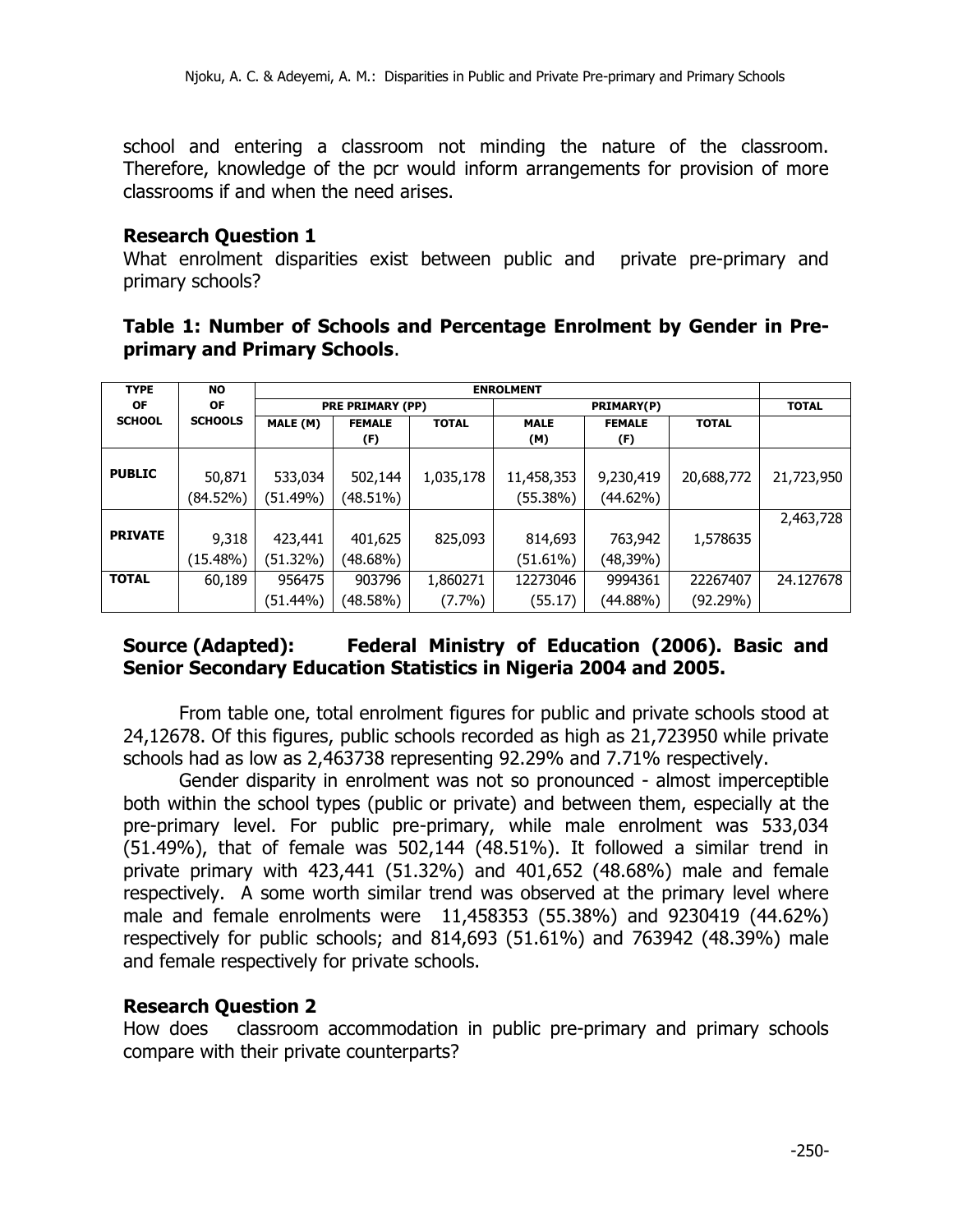### **Table 2: Number of Schools, Classrooms, Enrolment and Pcr in Public and Private Schools.**

| <b>TYPE OF</b><br><b>SCHOOL</b> | <b>NO OF</b><br><b>SCHOOLS.</b> | <b>NO OF</b><br><b>CLASSROOMS</b> | <b>ENROLMENT</b><br>IN PRE-<br><b>PRIMARY</b><br>(PP) | <b>ENROLMENT</b><br><b>IN PRIMARY</b><br>(PP) | <b>TOTAL</b><br><b>ENROLMENT</b><br>$(PP+P)$ | <b>PCR</b> |
|---------------------------------|---------------------------------|-----------------------------------|-------------------------------------------------------|-----------------------------------------------|----------------------------------------------|------------|
| <b>PUBLIC</b>                   | 50,871                          | 193,096                           | 1,035,178                                             | 20,688,772                                    | 21,723950                                    | 112.50     |
| <b>PRIVATE</b>                  | 9,318                           | 61,223<br>(24.07%)                | 825,093                                               | 1,578,635                                     | 2,403,728                                    | 43.27      |
| <b>TOTAL</b>                    | 60,189                          | 254,319                           | 1,860,271                                             | 22,267,407                                    | 24,127,678                                   | 94.87      |

# **Source (Adapted): Federal Ministry of Education (2006). Basic and Senior Secondary Education Statistics in Nigeria 2004 and 2005.**

From table two, a total number of 254,319 classrooms existed in the 60,189 public and private pre-primary and primary schools. For the public schools, there were193,096 classrooms for their 50,871 schools with 2,172,395 enrolment figures representing 75.93% of the total number while the private schools had 61, 223 classrooms for their 93,184 schools representing 24.07% with enrolment figures of 2,403,728.

The pupil –class ratio (pcr) for all the schools (public and private) was 94.8. While the pcr for public schools was as high as 112.50, that of private schools was 43.27.

# **Research Question 3**

What gender disparities exist in the teaching staff of public and private pre-primary and primary schools?

|                | <b>TEACHERS</b> |                   |         |         |              |       |       |                  |            |            |
|----------------|-----------------|-------------------|---------|---------|--------------|-------|-------|------------------|------------|------------|
| <b>TYPE OF</b> | <b>NO OF</b>    | <b>NO OF</b>      | М       |         | <b>TOTAL</b> | %M    | %F    | <b>ENROLMENT</b> | <b>PTR</b> | <b>PCR</b> |
| <b>SCHOOL</b>  | <b>SCHOOLS</b>  | <b>CLASSROOMS</b> |         |         | (M+F)        |       |       |                  |            |            |
| <b>PUBLIC</b>  | 50,871          | 193,096           | 258,287 | 236,559 | 494,846      | 52.20 | 47.80 | 21,723,950       | 38.48      | 112.50     |
| <b>PRIVATE</b> | 9,318           | 61,223            | 37,060  | 68,266  | 105,326      | 35.19 | 64.81 | 2,403,728        | 22.61      | 43.27      |
| <b>TOTAL</b>   | 60,189          | 254,319           | 295347  | 30347   | 600172       | 49.21 | 50.79 | 24,127,678       | 40.20      | 94.87      |

# **Table 3: Number of Schools, Classrooms, Teachers by Gender and Percentage, Enrolment, Ptr and Pcr**

# **Source (Adapted): Federal Ministry of Education (2006). Basic and Senior Secondary Education Statistics in Nigeria 2004 and 2005.**

From table three, there were 600,172 teachers in both public and private preprimary and primary schools. Of this number 295,347 were males while 304,825 were females representing 49.21% and 50.79% respectively. For the public schools, of the 494,846 teachers, 258,287 were males while 236,559 were females representing 52.20% and 47.80% respectively. For the private schools, of the 105,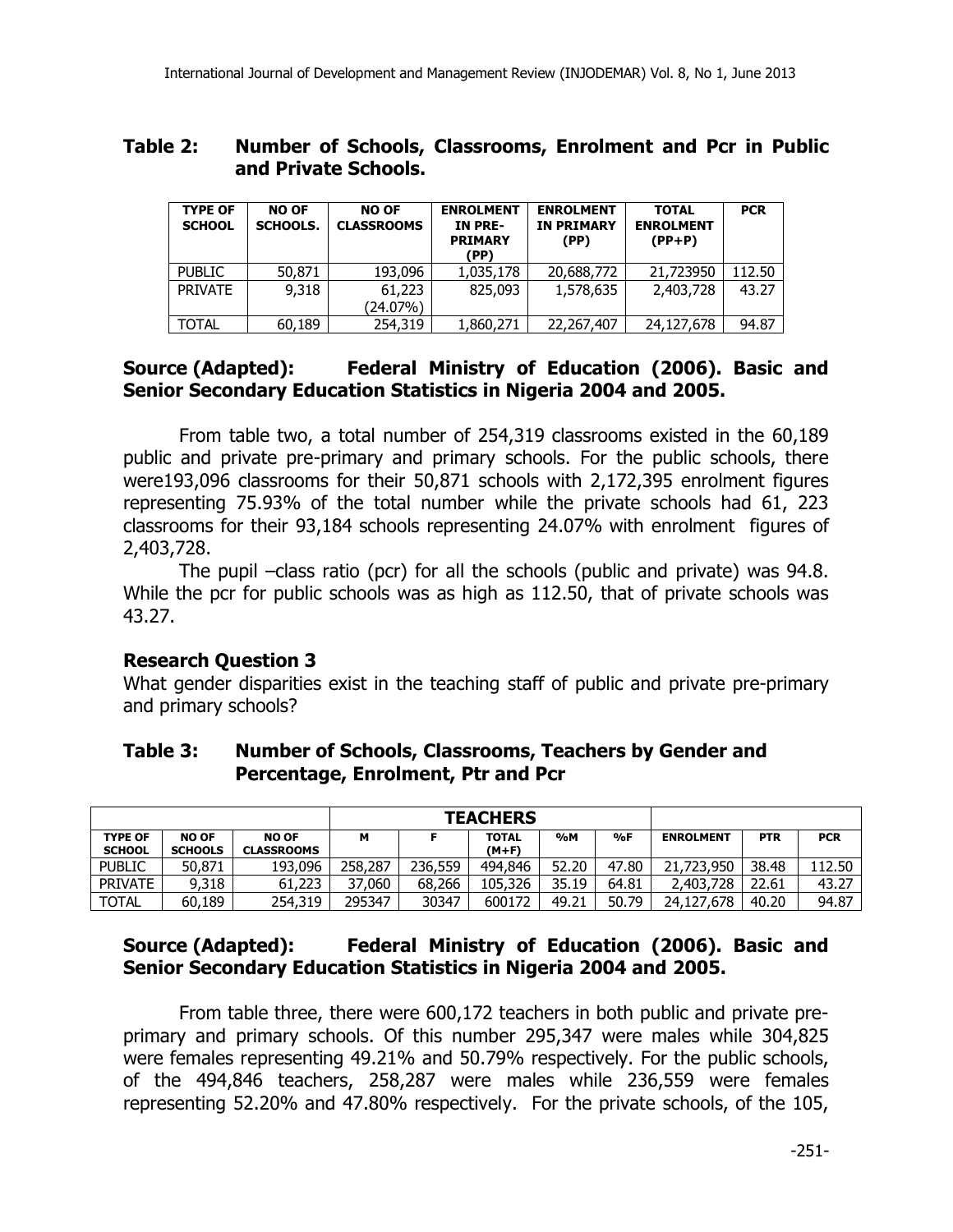326 teachers there were 37,060 males and 68,266 female representing 35.19% and 64.81% respectively.

While there were slightly more male teachers (52.20%) than females (47.80%) in the public schools, the reverse was the case in the private schools with males having as low as 35.19% and females as high as 64.81% of the teaching force.

## **Summary of Findings**

- $\div$  There were 60, 189 public and private pre-primary and primary schools (50,871 public and 9,318 private).
- $\div$  Total enrolment figures stood at 24,127678, $\{21,723950$  (92,29%)- public and 2,463738 (7.71%) –private }:
- $\div$  Gender disparity in enrolment between public and private schools was not so pronounced at both levels, pre-primary and primary. For instance, public preprimary male was 51.49% while private pre-primary was 51.32%; public primary female was 44.62% while private primary was female 48.39%.
- $\div$  PCR for public schools was as high as 112.50 (approx. 113).
- $\div$  PCR for private schools was 43.27 (approx. 43).
- $\div$  Disparity between the number of male and female teachers in public schools was not much as 52,20% of the number were males and 47.80% females.
- $\div$  There was wide disparity between the number of male and female teachers in the private schools: 35.19% were males and 64.81%, females.

# **Discussion of Findings with Implication for Access in Educational Management**

There were 60,189 public and private pre-primary and primary schools in Nigeria by 2005. Of this number 50, 871 were public while 9,318 were privately owned and managed. These figures represent 84.52% public sector and 15. 48% private sector contributions respectively to the number of schools at that level of education. Public schools recorded much higher enrolment than private schools at the rates of 92.29% and 7.71% respectively. The low number of schools with comparatively low enrolment by private schools suggests that the private sector needs to be encouraged to establish more schools and/ or expand the existing ones. This would help to increase access to education at the basic level.

Although gender disparity between public and private schools at this level was not pronounced, it is important to note that generally there were more girls enrolment in public primary schools in the southern states than in the northern states of the federation (FME, 2006) For instance, in the south, the following seven states have their girls enrolment as follows: Akwa Ibom  $-$  51.36%, Anambra  $-$  51.06% Bayelsa - 49.29%, Ebony 50.46%, Imo - 49.86%, Onodo-50. 81% and Rivers 50.70% - all above the overall mean girls enrolment of 44.62% from the study. These are compared with the following seven states in the North: Bauchi – 39.37%, Jigawa- 37.4%, Kastina- 35.49%, Kebbi – 33.41, Niger- 36.33%, Sokoto- 28.71 and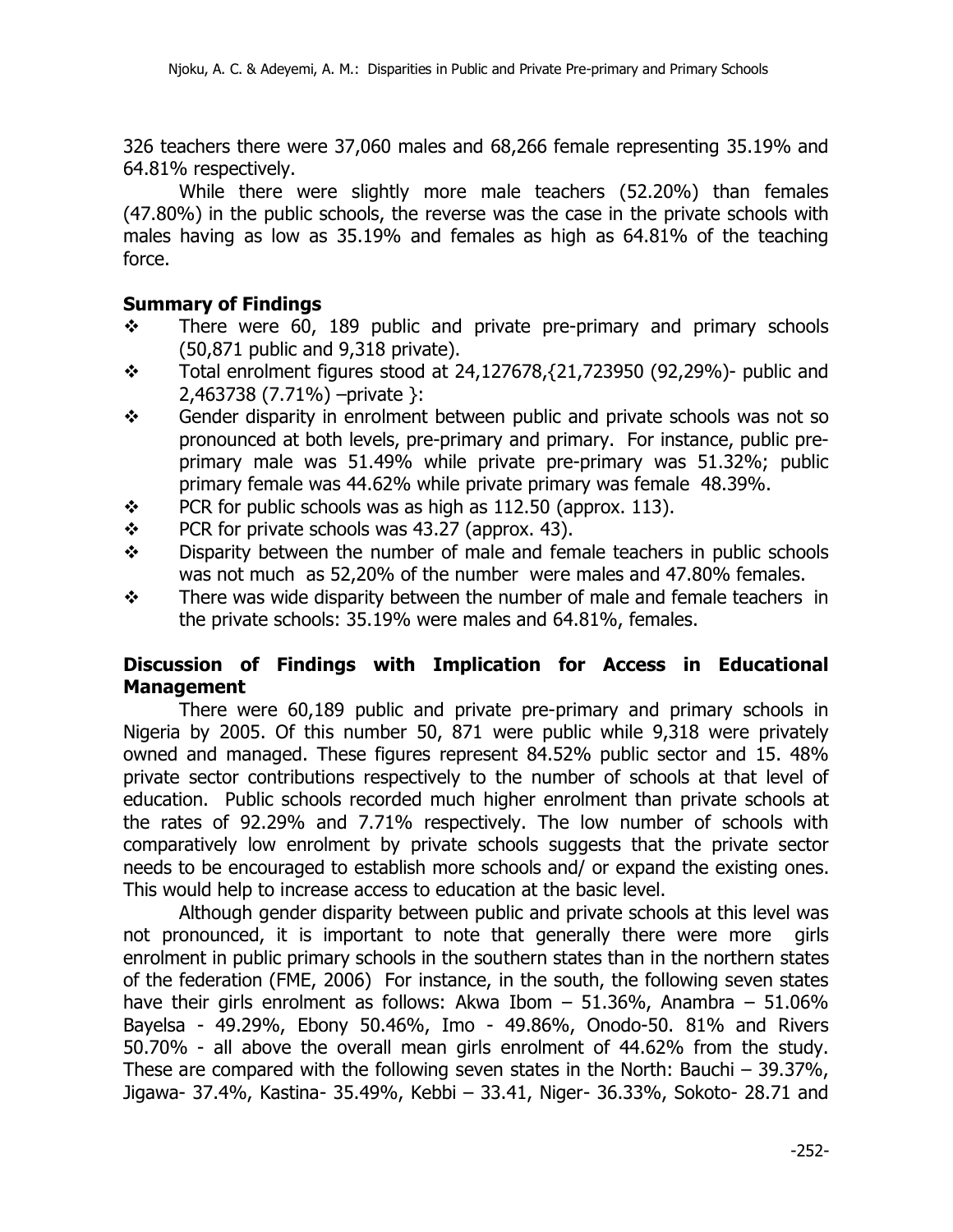Zamfara- 28.08% - all below the overall mean girls enrolment (Federal Ministry of Education, 2006). The result is that this trend goes on to higher levels of education with female enrolment even going down in the Northern states. However, in realization of this phenomenon, most states in the North have embarked on Girl Education Project (GEP) with a view to increasing girls access to education.

Pupil class ratio (Pcr) for public schools was as high as 112.50 as against 43.27 for private schools. The situation of pcr is a big challenge for public schools because it rubs off on access. Granted that accessibility relates to two geographic concepts of distance and location and is a good measure of the efficiency of any public good and service (Adeyemi and Gbadamosi, 2007) it is important to note that access to school or education does not end at the point of a child getting to school and entering the classroom. If the classroom is not conducive, perhaps because it is as overcrowded as 112.5 pcr, then it affects adversely the pupils' access to quality education.

A wide gender disparity was observed in the private schools in respect of teaching staff. While the male staff constituted 35.19% the female constituted 64.8%, a situation which endangers the match towards gender equity and parity! It is not worthy to recall that the National Policy on Gender in Basic Education (Federal Ministry of Education, 2007:6) states as follows: "The vision for gender in basic education is to promote gender sensitivity at all levels in pursuit of the National Policy on Education (NPE), and the attainment of EFA and MDGs targets". If the vision must be realized, it therefore becomes necessary that both enrolment and staffing issues should be addressed in terms of gender sensitivity, more so to achieve the EFA and MDGs target.

Still in relation to access, it is necessary to point out that by 2005 the number of unenrolled school age children (6-12 years) was 2,448,588 while the gross unenrolled (6-11 years) was 3,516,476 (Federal Ministry of Education, 2006). The worrying situation gives a clear picture of the need to intensify awareness spirit of Universal Basic Education (UBE) and in respect of Education for All.

The ugly situation of unenrolement of school age children may be as a result of factors beyond the control of parents such as poor terrain and school being too far away from the child's home which, in turn, calls for appropriate school mapping.

# **Conclusion**

Disparities in public and private pre-primary and primary schools enrolment, classrooms and teachers in 2005 have been investigated using secondary source data from the Federal Ministry of Education. Major highlights covered 7.71% enrolment of the private sector which should be improved upon to increase access to education; gender disparities in enrolment is not pronounced; high pupil - class ratio of 112.50 for public schools as against 43.27 for private schools which offers the private schools learning advantage; and the wide disparities between male and female teachers (35.19% and 64.81% respectively).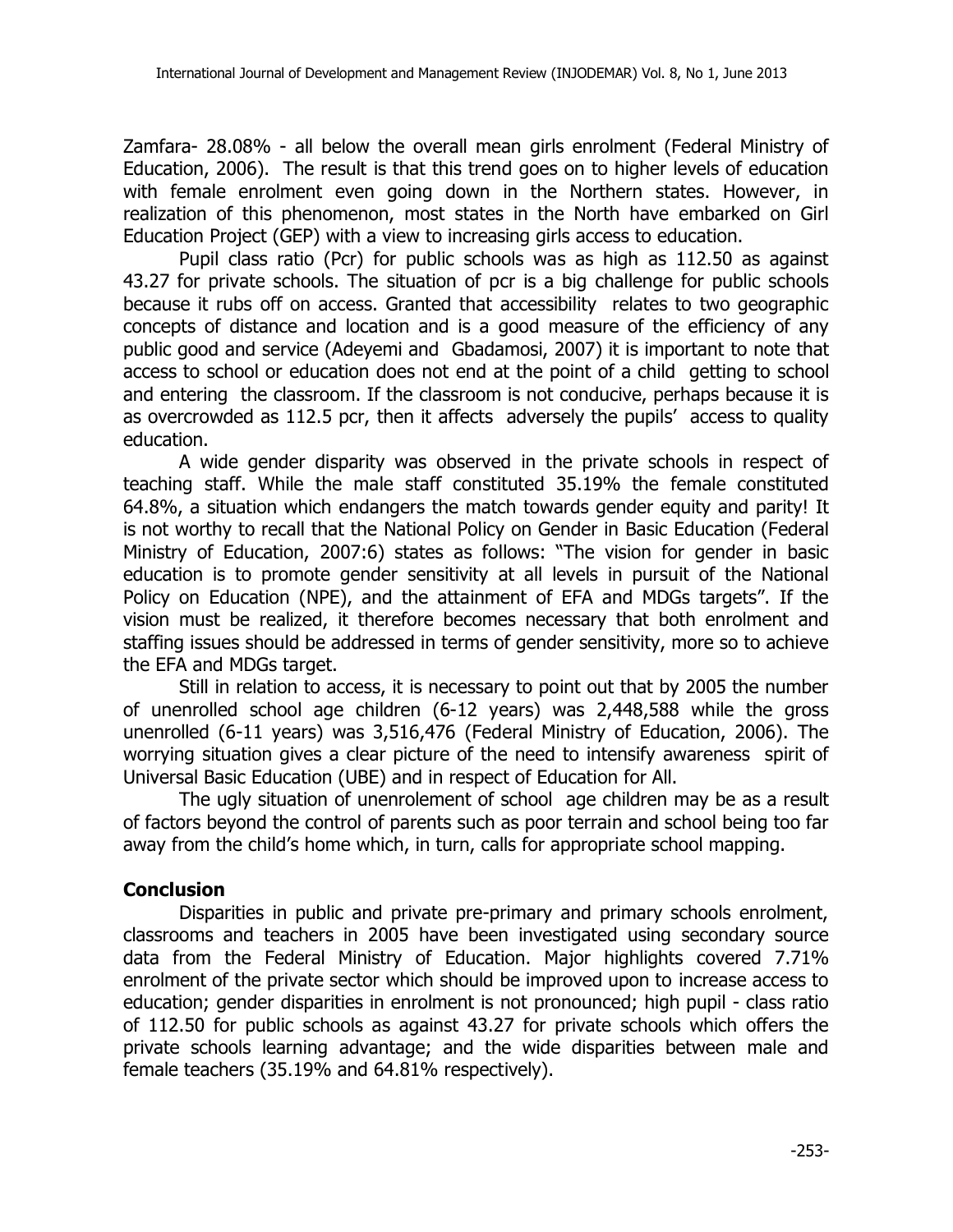The disparities discovered in relation to the provision and goals of the National Policy on Education (NPE), the 1999 Constitution of Nigeria, National Policy on Gender, EFA and MDG provisions. If the recommendations made are implemented, it is hoped that remarkable success would be recorded.

#### **Recommendations**

The findings of the study and the discussion thereof with implications for access and educational management, the following recommendations are made.

There is need to encourage the private sector to establish and manage more pre-primary and primary schools by relaxing some of the conditions which may be too stringent for intending schools; proprietors and proprietresses. At the moment, the 15.48% contribution of the private sector representing their total number of schools (9,318 out of a total of 50,871) appears too low. If they establish more schools, that would help to increase access to education.

With most of the states in the North having their percentage mean girls enrolment in public primary schools below the overall national mean of 44.62% more incentives should be provided for school age girls. This would help to catch them young at the pre-primary and primary levels as this would encourage them to continue their education even at the higher levels.

The pupil class ratio (pcr) in the public schools which is as high as 112.50 should be reduced by building additional classroom blocks.

This is important because it will improve access and management of education if the pcr is adequate. It will make the class more manageable, allow free movement, increase the health condition of the classroom as it would improve ventilation thereby enhancing teaching and learning.

The wide disparity between the male and female teachers (35.19% male and 64.8% female) in private pre-primary and primary schools should be addressed by making teaching job more attractive to the males to move close to gender parity and equity. Both males and females have their natural influence which should impact on the school child to make for a balanced character.

Since there were many unenrolled school age children, perhaps, due to factors beyond the control of parents/guardians, effort should be intensified to find out what is actually responsible for the worrying situation. Perhaps, more awareness creation and appropriate school mapping should be embarked upon especially in areas of poor terrain and schools far away from the children's home. This would improve access to education.